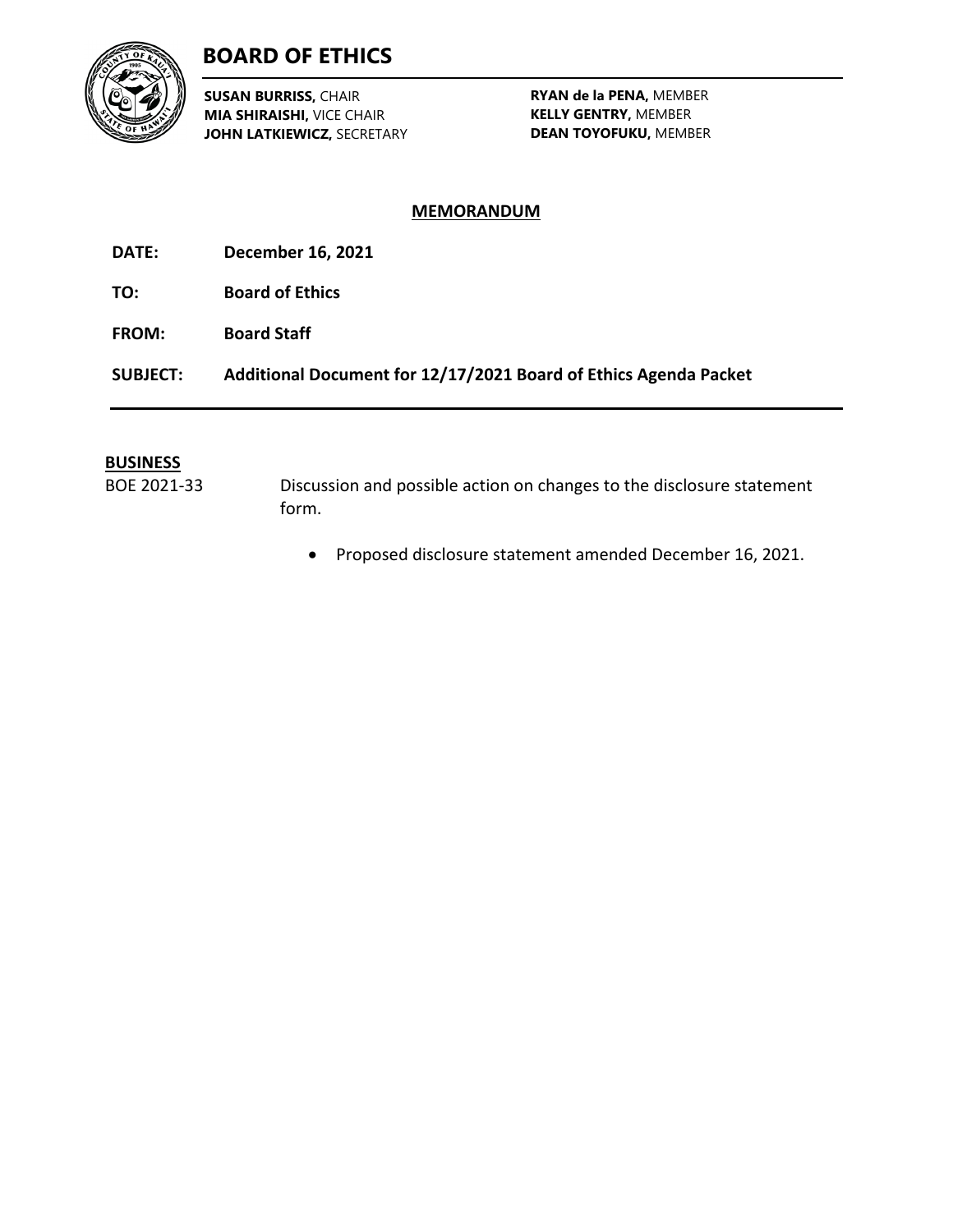

# **KAUA'I COUNTY BOARD OF ETHICS DISCLOSURE STATEMENT INSTRUCTION SHEET**

**I. WHO MUST FILE.** The Mayor, Councilpersons, Prosecuting Attorney, Managing Director, heads and deputies of all departments, agencies, and divisions, members of boards and commissions, the purchasing administrator, regulatory employees, and all candidates for elective office.

Regulatory Employees include:

- •Supervisors of inspectors employed by the Department of Public Works
- •Inspectors employed by the Department of Public Works
- •Supervisors of liquor control investigators
- •Liquor control investigators
- •Buyers and purchasing agents
- •Supervisors of real property tax appraisers
- •Real property tax appraisers
- •Supervisors of planners or inspectors employed by the Planning Department
- •Planners employed by the Planning Department
- •Inspectors employed by the Planning Department
- •Supervisors of fire prevention inspectors
- •Fire prevention inspectors
- •Supervisors of housing quality standards inspectors
- •Housing quality standards inspectors
- •Supervisors of motor vehicle inspectors
- •Motor vehicle inspectors
- •Supervisors of inspectors employed by the Department of Water
- •Inspectors employed by the Department of Water
- •The County Auditor
- •Auditors employed by the County Auditor
- •Analysts employed by the County Auditor
- **II. WHEN TO FILE.** Disclosure forms must be filed within thirty (30) days of taking office or within seven (7) days of fling nomination paper as a candidate for office, as in the case may be. Section 3-1.9, Kaua'i County Code 1987; Section 20.04, Charter of the County of Kaua'i.
- **III. WHAT TO FILE.** Charter \$20.04 says you must file a list of all property in which you have a right, title, or interest, a list of all business firms which contract for county business in which you have any interest, all places of your employment including part-time employment, all sources and amounts of income, business, ownership, officer and director positions, debts, creditor interests in insolvent businesses, and the names of persons represented before government agencies.
- **IV. AMENDMENTS.** Disclosure forms must be updated within thirty (30) days of any change in information requiring disclosure.
- **V. PENALTY FOR FAILURE TO FILE.** A violation of any provision of the Code of ethics of the Charter of the County of Kaua'i shall be cause for fine, suspension, or removal from office or employment.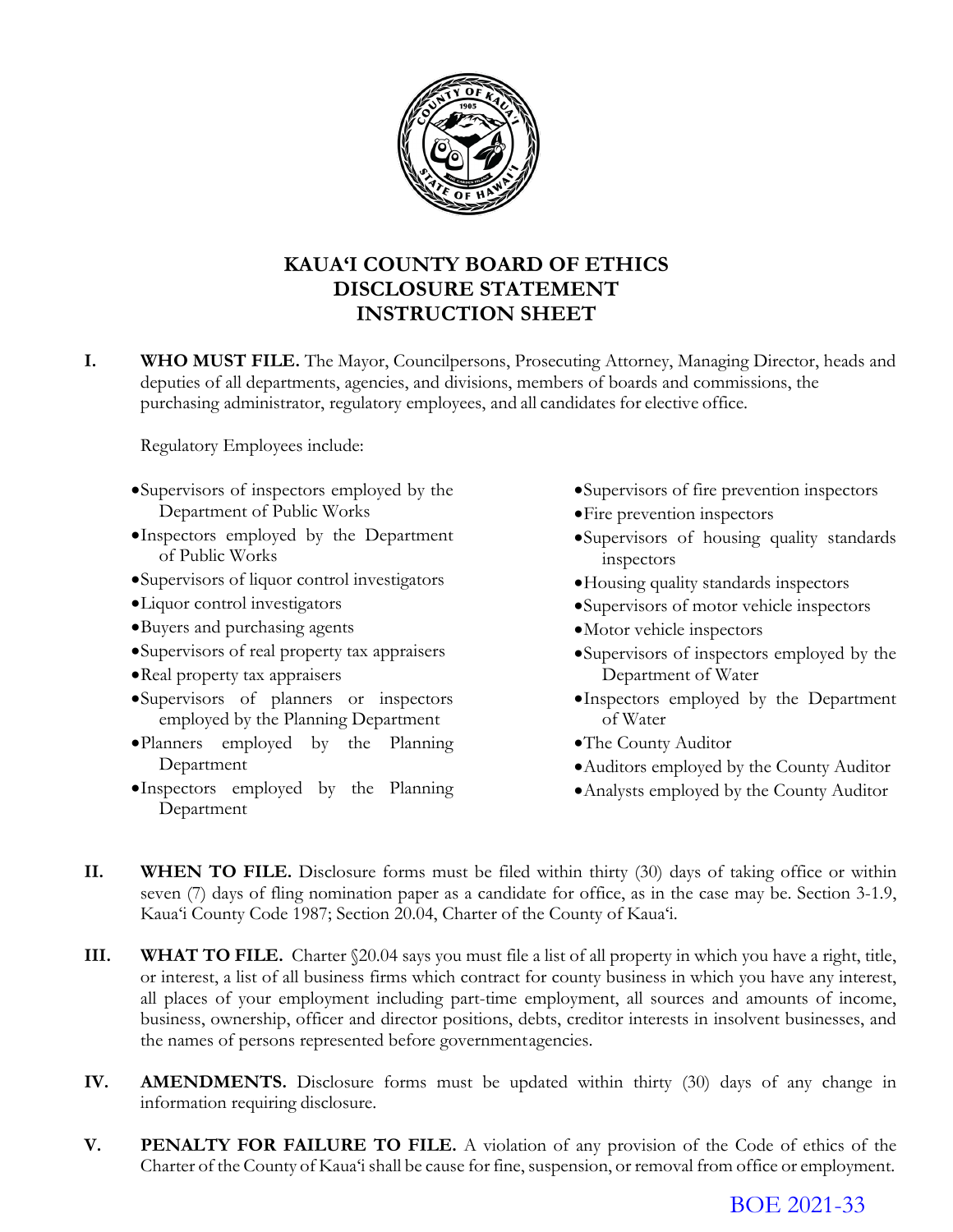**VI. WHERE TO FILE.** All Disclosure Statements may be filed on-line, or by mail or in person to the address as follows:

> **Kaua'i County Board of Ethics c/o Office of Boards and Commissions Mo'ikeha Building 4444 Rice Street, Suite 300 Līhu'e, Kaua'i, Hawai'i 96766**

**We suggest you make and retain a copy for your personal records. DISCLOSURE FORMS ARE PUBLIC RECORD EXCEPT WHERE PROHIBITED**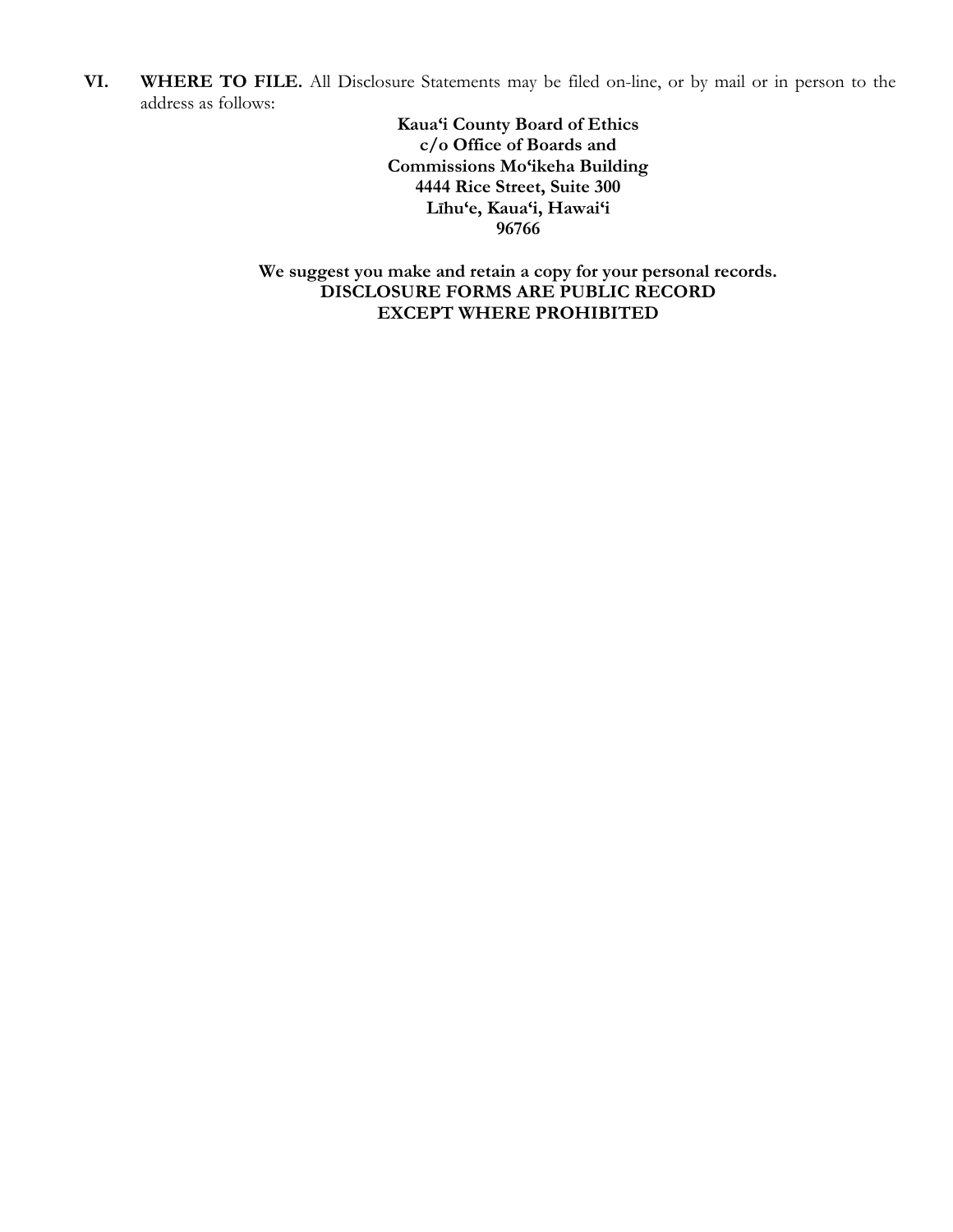

## **DISCLOSURE STATEMENT**

# **THIS DOCUMENT SHALL BECOME A PUBLIC RECORD WHEN RECEIVED BY THE OFFICE OF BOARDS AND COMMISSIONS EXCEPT WHERE PROHIBITED. PLEASE COMPLETE ALL SECTIONS, USE N/A IF YOU HAVE NOTHING TO REPORT FOR A PARTICULAR SECTION.**

| NAME:                                   |                                                                                                                                                                                                      |                               |
|-----------------------------------------|------------------------------------------------------------------------------------------------------------------------------------------------------------------------------------------------------|-------------------------------|
| (First)                                 | (Middle)                                                                                                                                                                                             | (Last)                        |
|                                         |                                                                                                                                                                                                      |                               |
| filing for:                             | POSITION TITLE: Indicate your County position, Board or Commission, or the public office you are                                                                                                     |                               |
|                                         |                                                                                                                                                                                                      |                               |
|                                         |                                                                                                                                                                                                      | (Name of Public Office)       |
|                                         | I am: the Mayor; a Councilperson; the Prosecuting Attorney; the Managing Director; a head or deputy<br>of a department, agency, or division; the purchasing administrator; or a regulatory employee: |                               |
|                                         | (Position Title/Department)                                                                                                                                                                          |                               |
|                                         | I am an Appointed member of a Board or Commission: _____________________________                                                                                                                     |                               |
|                                         |                                                                                                                                                                                                      | (Name of Board or Commission) |
|                                         | <b>EMPLOYMENT</b> – List all current employment other than County employment (including part-time).                                                                                                  |                               |
| Please identify acronyms appropriately. |                                                                                                                                                                                                      |                               |
| Employer                                | <b>Description of Business Activity</b>                                                                                                                                                              | <b>Position</b>               |
|                                         |                                                                                                                                                                                                      |                               |
|                                         |                                                                                                                                                                                                      |                               |
|                                         |                                                                                                                                                                                                      |                               |

III. **CURRENT ANNUAL INCOME** – List all sources and amounts of income greater than \$1,000 (i.e. wages, income from rental or real estate, loan repayments, stock dividends, interest on savings or bonds, retirement income, social security, etc.) including your County of Kaua'i income.

**Source** (Required: name of company) **Current Annual Income** (Round to the nearest \$10,000. If more than  $$100,000$ , you may list  $> $100,000$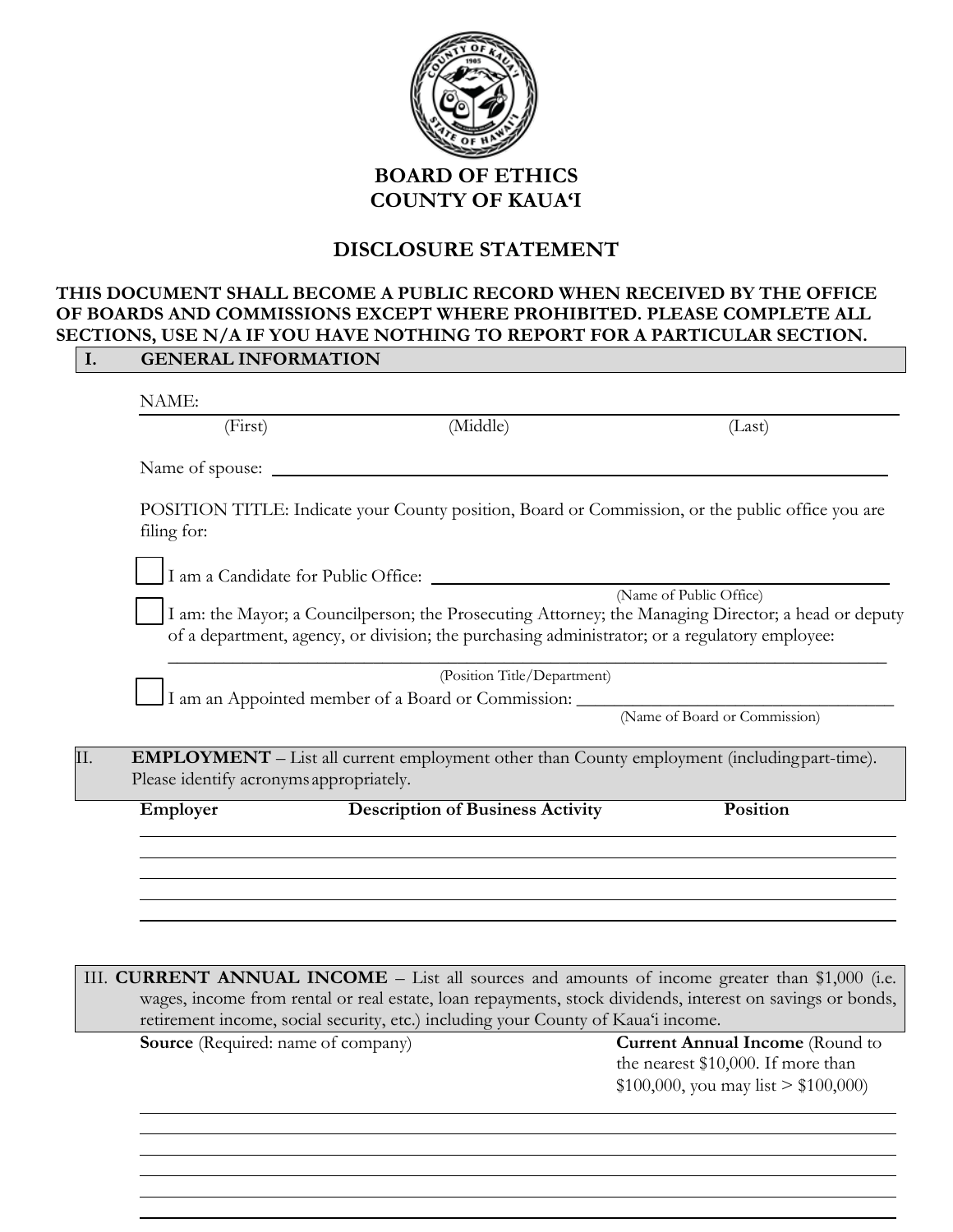| IV. | BUSINESS INTEREST – List all business, partnerships, or sole proprietorships and the percentage of |                                                           |
|-----|----------------------------------------------------------------------------------------------------|-----------------------------------------------------------|
|     | interest in which you have an interest. Please identify acronyms appropriately.                    |                                                           |
|     | Business Name Description of Business Activity Percent Ownership Interest                          | Check here if<br>business<br>contracts with<br>the County |
|     |                                                                                                    |                                                           |

| $V_{\cdot}$ | <b>POSITION HELD IN BUSINESS OR ORGANIZATION</b> - List in the space below the information                 |
|-------------|------------------------------------------------------------------------------------------------------------|
|             | requested for all organization (whether corporations, non-profit corporations, unincorporated              |
|             | organization, partnerships, etc., and identify acronyms appropriately) in which you are an official of the |
|             | organization (for example, president, vice-president, secretary, treasurer, trustee, agent, board member,  |
|             | $etc.$ )                                                                                                   |

**Organization Name Description of Organization Activity Position**

VI. **CREDITORS** – List the name of every person, business, organization, or corporation (excluding credit cards) to whom you owe money.

VII. **REAL PROPERTY** – List the street address or tax map key number of any real estate in which you have an interest. (Pursuant to the Constitution of the State of Hawai'i, Article XIV)

**Address/Location Tax Map Key Number**